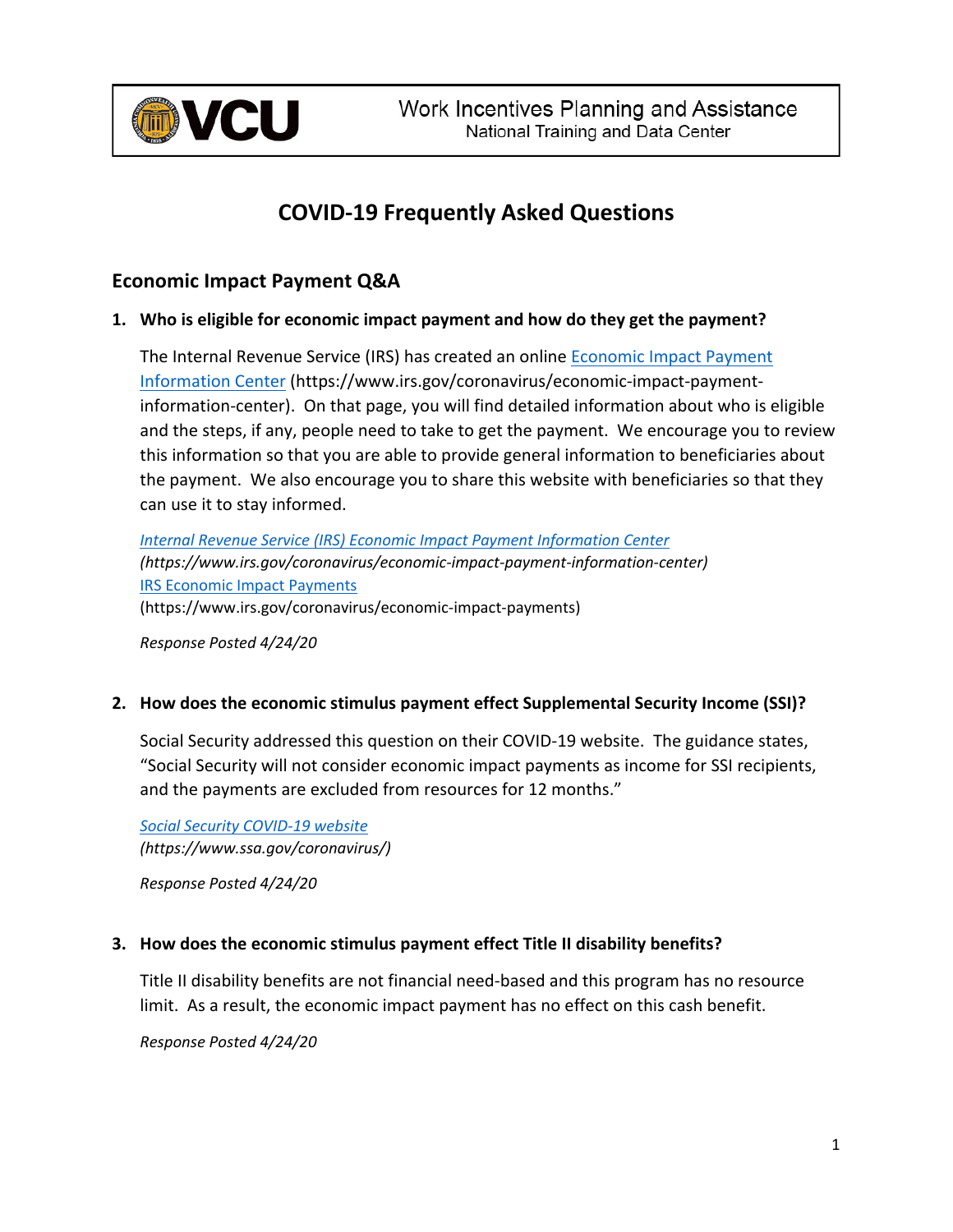## **4. How does the economic stimulus payment effect subsidized housing funded by Housing and Urban Development (HUD)?**

In a HUD Q&A the following guidance has been provided, "The pending stimulus payments directly to individuals and families would be excluded from income, as they are temporary, non-recurring payments (per 24 CFR 5.609)."

*HUD COVID-19 FAQ (https://www.hud.gov/sites/dfiles/PIH/documents/COVID19\_FAQ\_PIH\_3-30-20.pdf)*

*Response Posted 4/24/20*

#### **5. How does the economic stimulus payment effect Medicaid?**

The Centers for Medicare and Medicaid (CMS) addressed this question in a Frequently Asked Questions (FAQ) document that they posted by the on April 13, 2020. The guidance states, "Section 2201 of the CARES Act allows a refundable tax credit for 2020 to eligible individuals. It also directs the Internal Revenue Service to provide payments in 2020 as an advance refund of the credit to eligible individuals, called 'Recovery Rebates.' The payments are not taxable income, and are therefore not countable in MAGI-based eligibility determinations. Separately, 26 U.S.C. § 6409 prohibits the counting of federal tax rebates or advance payments with respect to refundable tax credits as income, and, for 12 months following receipt, resources, in the eligibility determination of any federal needs-based program (such as Medicaid). Thus, the Recovery Rebates may not be counted as income, and, for 12 months, as resources, in non-MAGI financial eligibility determinations."

*CMS Families First Coronavirus Response Act (FFCRA), Public Law No. 116-127 and Coronavirus Aid, Relief, and Economic Security (CARES) Act, Public Law No. 116-136 Frequently Asked Questions (https://www.medicaid.gov/state-resource-center/downloads/covid-19-section-6008-CARESfaqs.pdf)*

*American Taxpayer Relief Act of 2012, SEC. 6409 (https://www.congress.gov/112/plaws/publ240/PLAW-112publ240.pdf)*

*Response Posted 4/24/20*

## **6. How does the economic stimulus payment effect the Supplemental Nutrition Assistance Program (SNAP)?**

The United States Department of Agriculture (USDA) addressed this question in a letter dated April 11, 2020. The guidance states, "Pursuant to 26 U.S.C. § 6409, these rebates are excluded from consideration as income in the month of receipt and as an asset for 12 months following receipt for SNAP purposes. A household would not be considered to have exceeded the income limit due to these payments because they are excluded, but receipt of these payments could affect a household's eligibility after 12 months if the payments cause the household to exceed the resource limit."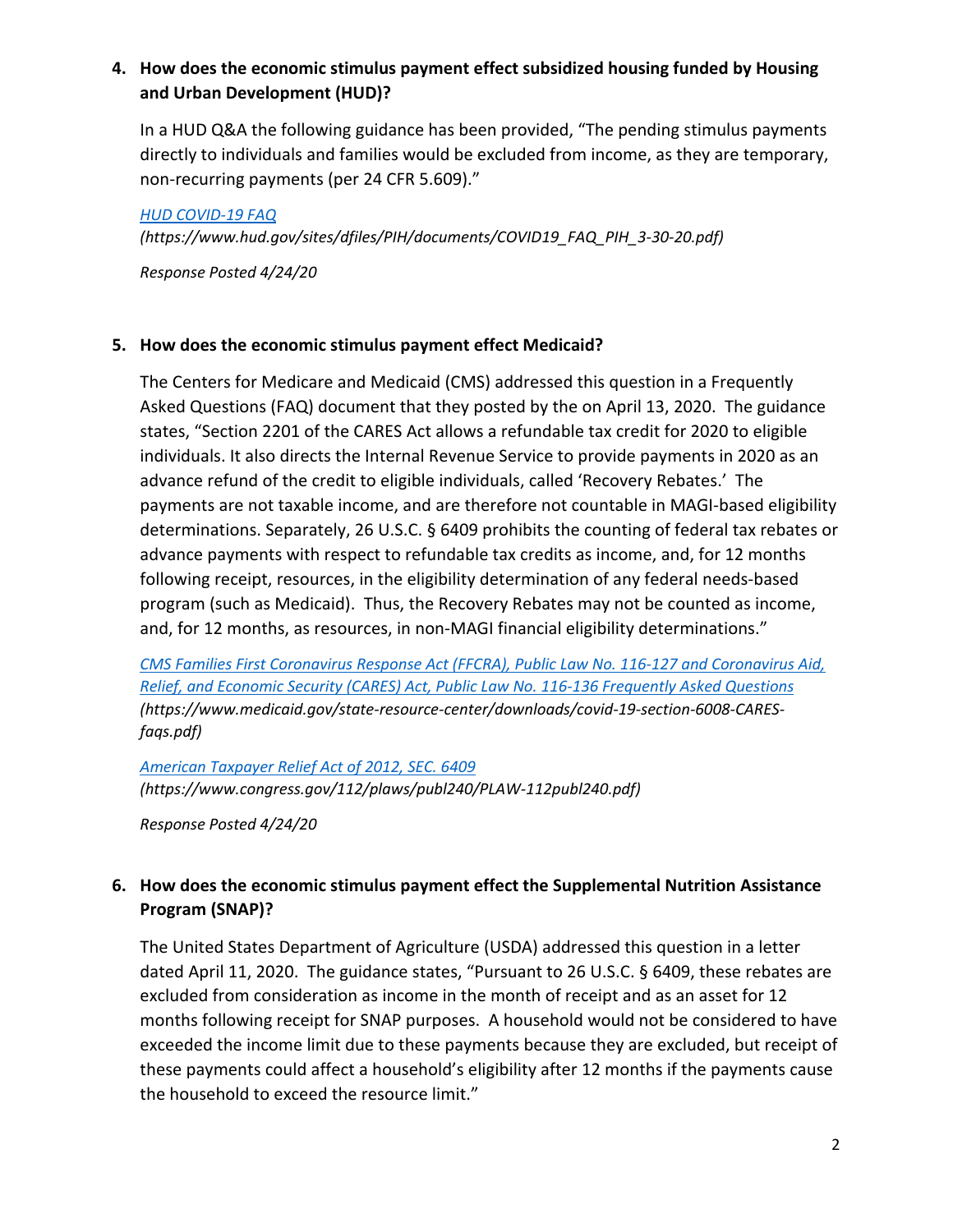*United States Department of Agriculture, Supplemental Nutrition Assistance Program – Questions and Answers, COVID-19, Set #1*

*(https://fns-prod.azureedge.net/sites/default/files/resource-files/SNAP-COVID-QA1.pdf)*

*American Taxpayer Relief Act of 2012, SEC. 6409 (https://www.congress.gov/112/plaws/publ240/PLAW-112publ240.pdf)*

*Response Posted 4/24/20*

## **Unemployment Insurance Q&A**

#### **1. How does unemployment insurance (UI) effect SSI?**

POMS SI 00830.230 states UI benefits are unearned income. Additional unemployment authorized by the CARES Act will **not** be treated differently than regular unemployment benefits as described at POMS SI 00830.230.

*POMS SI 00830.230 Unemployment Insurance Benefits (https://secure.ssa.gov/apps10/poms.nsf/lnx/0500830230)*

*Coronavirus Aid, Relief, and Economic Security Act (CARES Act) (https://www.congress.gov/116/bills/hr748/BILLS-116hr748enr.pdf)* 

*Response Posted 4/24/20*

#### **2. How does unemployment insurance (UI) effect Title II disability benefits?**

Title II disability beneficiaries will experience no effect on their cash benefit eligibility or payment amount because of receiving regular UI or the additional unemployment authorized under the CARES Act since Title II disability benefits are not means-tested.

*POMS DI 10501.001 Meaning of SGA and Scope of Chapter (https://secure.ssa.gov/apps10/poms.nsf/lnx/0410501001)*

*Response Posted 4/24/20*

# **Special Pay during the Pandemic**

#### **1. If a beneficiary receives extra wages during the pandemic, how is that treated for SSI?**

In the context of SSI earned income policy and SSI wage reporting, COVID-related increases in wages are earned income. Social Security will evaluate the wages following normal policy. POMS SI 00820.100 provides examples of pay that Social Security would consider wages, including special payments received because of employment.

*POMS SI 00820.100 Wages – General (https://secure.ssa.gov/apps10/poms.nsf/lnx/0500820100)*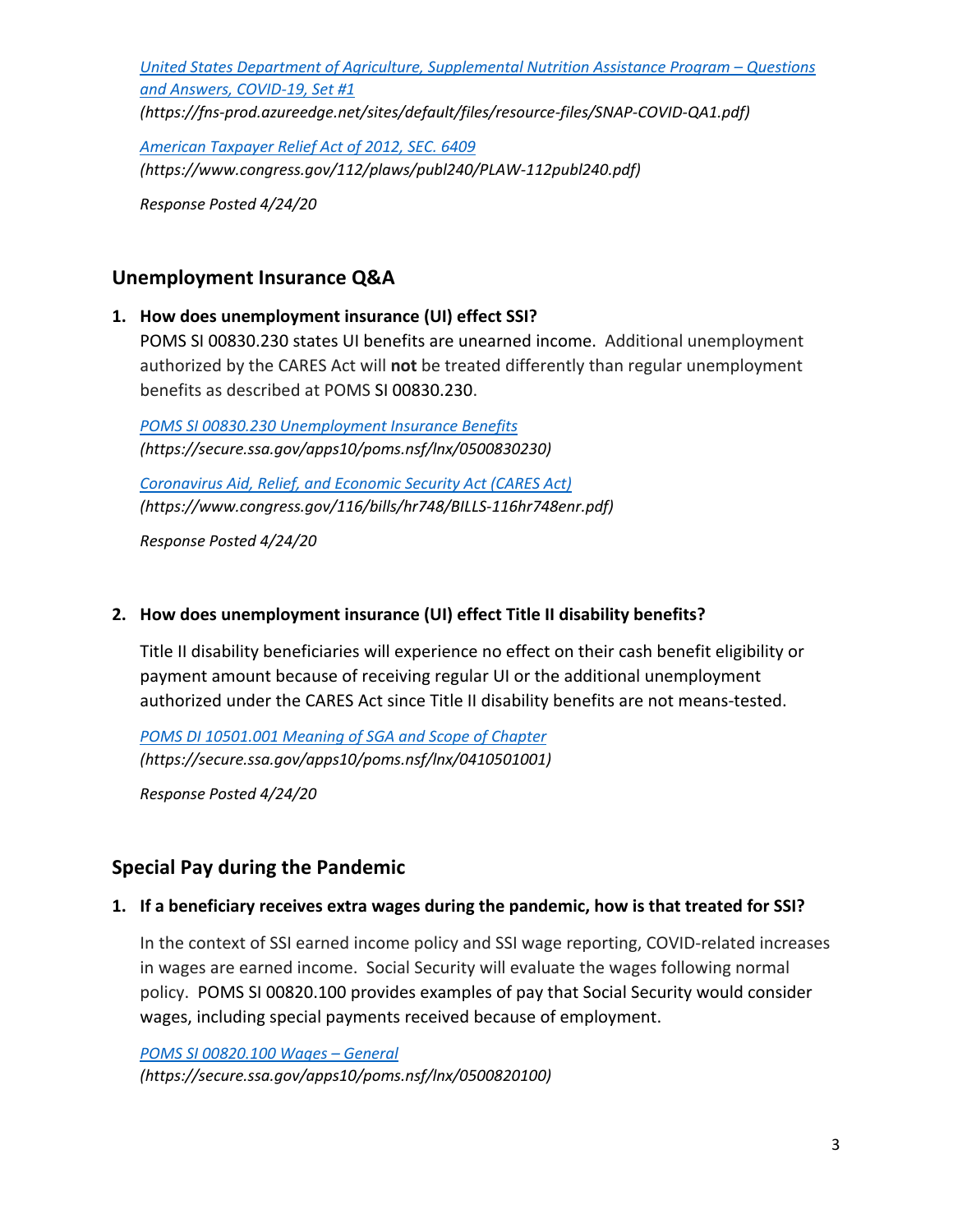## **2. If a beneficiary receives extra wages during the pandemic, how is that treated for Title II disability benefits?**

When evaluating earnings and work activity for Substantial Gainful Activity (SGA) decisions Social Security determines whether the income represents the individual's own productivity. For example, if an individual is not working but his or her salary continues, Social Security does not consider that income when determining countable earnings for SGA determinations.

When a beneficiary is working and is receiving bonuses, hazard pay, temporary raises, incentive payments, etc., to work during the COVID-19 pandemic, Social Security will consider this income directly related to the individual's own productivity unless the individual presents evidence to the contrary. Social Security will evaluate any such evidence according to existing policy. See, POMS DI 10505.010.

*POMS DI 10505.010 Determining Countable Earnings (https://secure.ssa.gov/apps10/poms.nsf/lnx/0410505010)*

*Response 4/24/20*

# **Other Benefit and Work Incentive Related COVID-19 Information**

### **1. Is there a temporary rule that requires state Medicaid agencies to continue a beneficiary's Medicaid eligibility during the pandemic?**

As with all things Medicaid, it depends on the state. Section 6008 of the Families First Coronavirus Response Act (FFCRA) provides a temporary 6.2 percentage point increase to each qualifying state and territory's Federal Medical Assistance Percentage (FMAP) under section 1905(b) of the Social Security Act (the Act) effective beginning January 1, 2020 and extending through the last day of the calendar quarter in which the public health emergency declared by the Secretary of Health and Human Services for COVID-19, including any extensions, terminates.

To qualify for the temporary FMAP increase, states must, through the end of the month when the public health emergency ends:

- Maintain eligibility standards, methodologies, or procedures that are no more restrictive than what the state had in place as of January 1, 2020 (maintenance of effort requirement).
- Not charge premiums that exceed those that were in place as of January 1, 2020
- Cover, without impositions of any cost sharing, testing, services and treatments including vaccines, specialized equipment, and therapies—related to COVID-19.